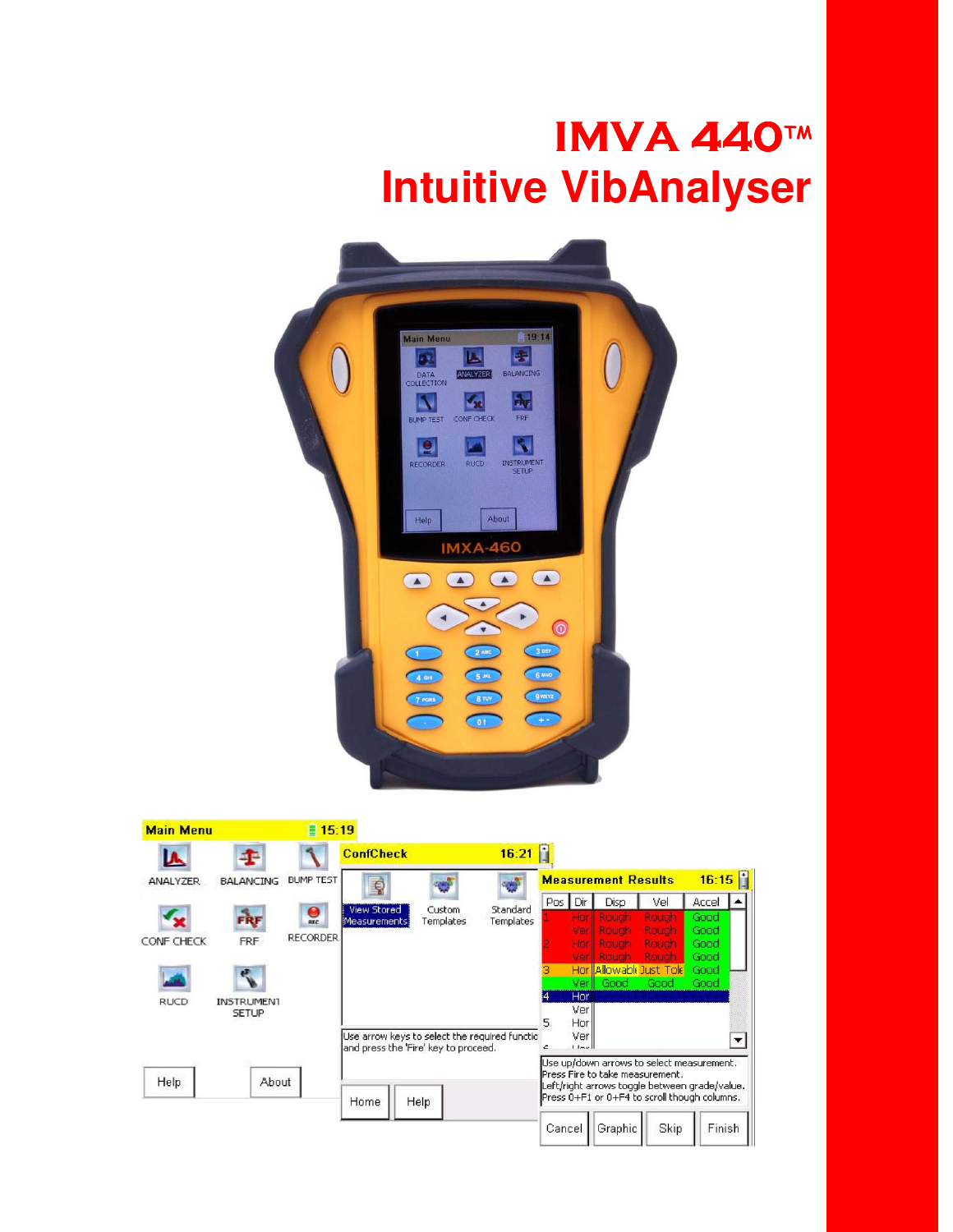# **A flexible platform**

## The concept

**IMVA 440<sup>TM</sup>** is a flexible single tool for maintenance, inspection and diagnostic applications. It is simple, easy to use and with intuitive user interface, making it efficient for use by expert or beginner.

The **IMVA 440<sup>TM</sup>** is modular measurement, instrument with individual packages available for customized applications. This flexibility allows combination of features, and option to upgrade to full data collector firmware.

These features make IMVA 440™ an excellent choice for

- machinery diagnostics.
- production line quality testing or
- Field service tool.

**IMVA 440**<sup>TM</sup> can be upgraded on will ensuring protection of investments. Simple add new software modules add new functionalities, without the need to buy new instrument!

**IMVA 440™** is a cutting edge computing engine with

- 1. a 400 MHz X Scale processor,
- 2. DSP technology.
- 3. Key hardware features,
- 4. large color display,
- 5. easy operation function keys
- 6. and high speed data acquisition capability.

The Windows CE operating system provides direct access PC environment for the seamless transfer of data.

## Key features

- Rugged and ergonomic for convenience of handling.
- Modular Optimum investment at will.
- On screen assistance.
- Print directly to a portable printer in the field.
- Easy data transfer and seamless storage using Excel**®**.
- Communications: RS232USB, and IrDA

The **IMVA 440**<sup>TM</sup> as step by step on-screen instructions for each test. Color coding highlights the status of test, alert if measurements are invalid and a status of current machinery health. Collection of valid data is therefore ensured without the need for vibration expertise or validation of data.

## Rugged design

**IMVA 440<sup>TM</sup>** has IP65 (dust and water) sealing and 2 metre (Mil-Std 810 spec) multiple drop rating, making sure making it durable. It ensures it can withstand the daily knocks and abuse associated with use in an industrial environment. Data integrity is also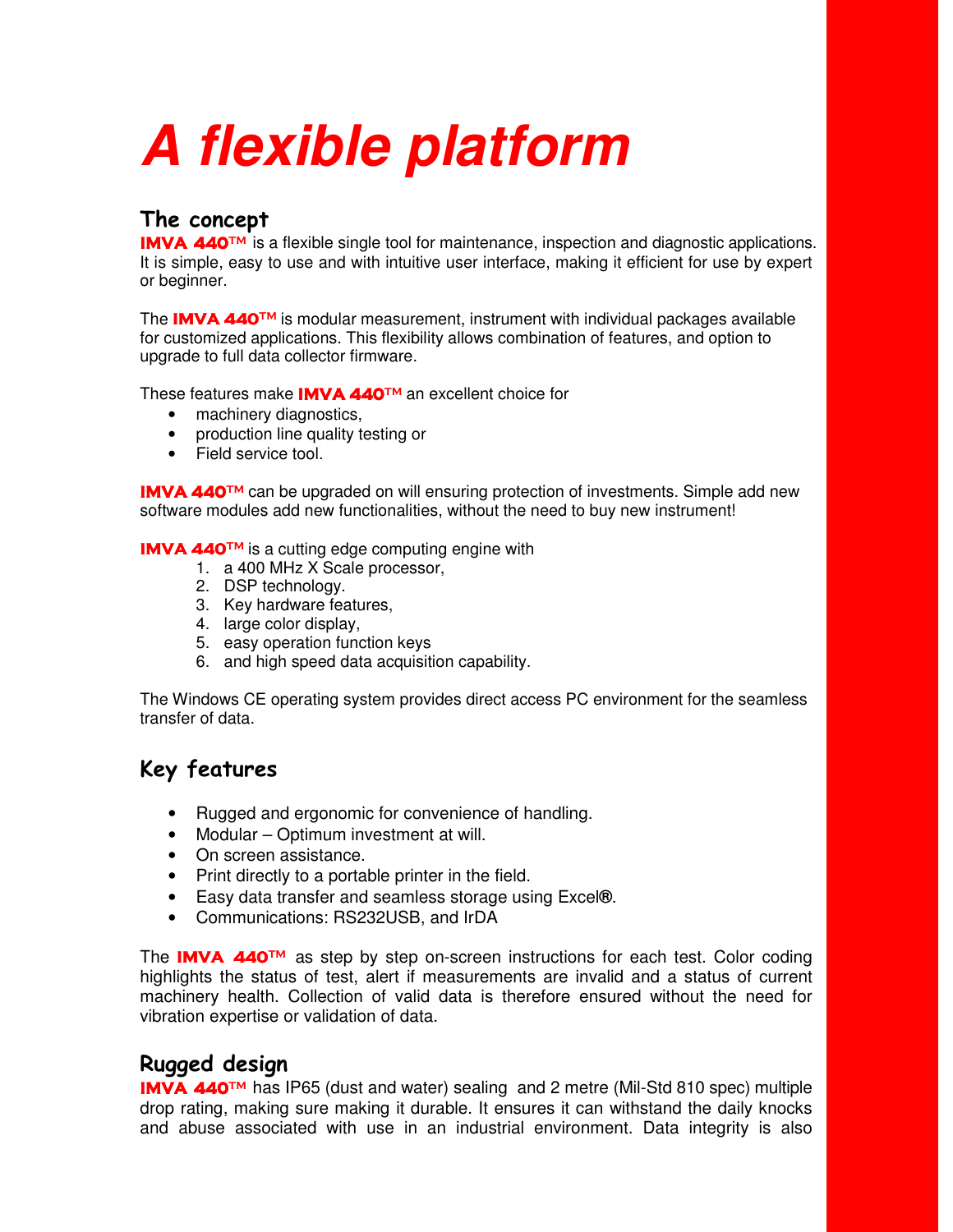secured through internal flash memory holding data securely, even in the event of a complete hard and soft re-set.

## Data for expert analysis

**IMVA 440™** allows non expert personnel to collect data. Sometimes this data may require specialist analysis and interpretation. The recorder module enables data to be stored as a .WAV file and sent to a veteran analyst.

## Expand functionality

The IMVA 440™ allows building of functionality by adding optional modules to enhance analytical capabilities. Should a need arise to carry out an additional form of testing, simply choose the module required and upload it to the handheld.

## Optional Modules:

#### **Conformance check module**

• General machine health check applying appropriate standards: like ISO 10816

–library of test templates in accordance with frequently used standards, i.e. ISO, BS.

– Operator feedback as actual values and health status.

#### **Balancing module**

- Static or dynamic couple balances
- High precision 1 or 2 planes balancing
- On screen step by step guide to balancing.

#### Analyzer - Review Data 15:46



#### **VibAnalyst Analyser module**

- Batch exporting into Excel consolidate multiple worksheets into a single workbook.
- Comparisions between multiple graphs in overlay and waterfall display
- Campatible with all modules of IMVA 440.
- Graphical display with zooming and magnification,
- Dynamic cursor types (harmonic, side-band etc), and
- integration,control of engineering units and vertical scale

#### **Bump Test module**

- Single spectrum display with absolute phase.
- Bearing fault analysis.
- Simplified checks for common machine faults.
- Identification of structure's natural frequency structural integrity and resonance frequencies
- Crack detection.

#### **Recorder/data logger module**

- Record live vibration signatures of run up, steady state and coast down. Including logging of process variables for long time
- Storage of two channel time data (WAV) format.
- Email file for play back, analysis / diagnosis.

#### **Frequency Response Function**

- Performs modal analysis using a calibrated hammer for excitation.
- Measurements can be exported to external software to calculate and animate the Operating Deflection Shapes (ODS).

#### **Analyser Module**

- An easy to use FFT analyzer with on screen phase vector readout.
- Displays Spectrum FFT, Oscilloscope, and live data

#### **Run-Up Coast-Down**

- The run up coast down module, used to record and analyze data from machines where noise or vibration levels are changing with speed or are changing with time.
- Allows analysis of run-up and coast-down cycle of machines